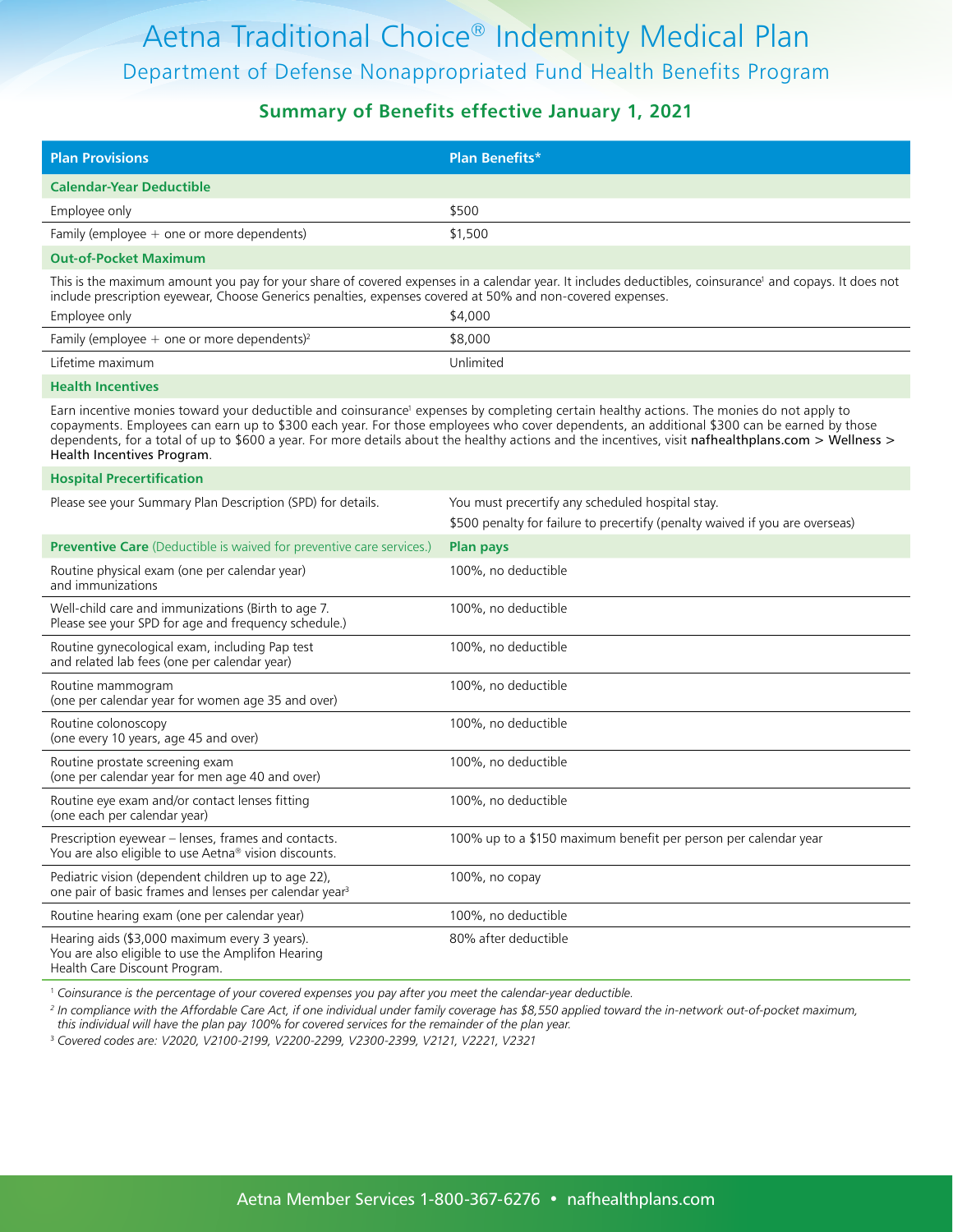| <b>Plan Provisions</b>                                   | <b>Plan Benefits*</b>                                           |  |
|----------------------------------------------------------|-----------------------------------------------------------------|--|
| <b>Physician Services</b>                                | <b>Plan pays</b>                                                |  |
| Office visits for treatment of illness or injury         | 80% after deductible                                            |  |
| Walk-in clinic visit                                     | 80% after deductible                                            |  |
| Diagnostic lab and X-ray                                 | 80% after deductible                                            |  |
| Maternity care office visits                             | 80% after deductible                                            |  |
| In-office surgery                                        | 100% of first \$1,000, no deductible; then 80% after deductible |  |
| Physician hospital visits                                | 80% after deductible                                            |  |
| Anesthesia                                               | 80% after deductible                                            |  |
| Allergy testing, serum and injections                    | 80% after deductible                                            |  |
| Specialists (office visits)                              | 80% after deductible                                            |  |
| Second surgical opinion                                  | 100%, no deductible                                             |  |
| Teladoc <sup>®4</sup>                                    |                                                                 |  |
| General medicine                                         | 100%, no copay                                                  |  |
| Behavioral health                                        | 100% after \$60 copay                                           |  |
| Dermatology                                              | 100% after \$60 copay                                           |  |
| <b>Hospital Services</b>                                 |                                                                 |  |
| Inpatient hospital room and board and ancillary services | 80% after deductible                                            |  |
| Inpatient and outpatient surgery                         | 80% after deductible                                            |  |
| Outpatient services                                      | 80% after deductible                                            |  |
| Pre-operative testing                                    | 80%, no deductible                                              |  |
| Other hospital services                                  | 80% after deductible                                            |  |
| <b>Urgent and Emergency Care</b>                         |                                                                 |  |
| Hospital emergency room                                  | 80% after deductible                                            |  |
| Hospital emergency room for non-emergency care           | 50% after deductible                                            |  |
| Urgent care facility                                     | 80% after deductible                                            |  |
| Ambulance                                                | 80% after deductible                                            |  |

4  *Teladoc may not be available in all states and is not available overseas.*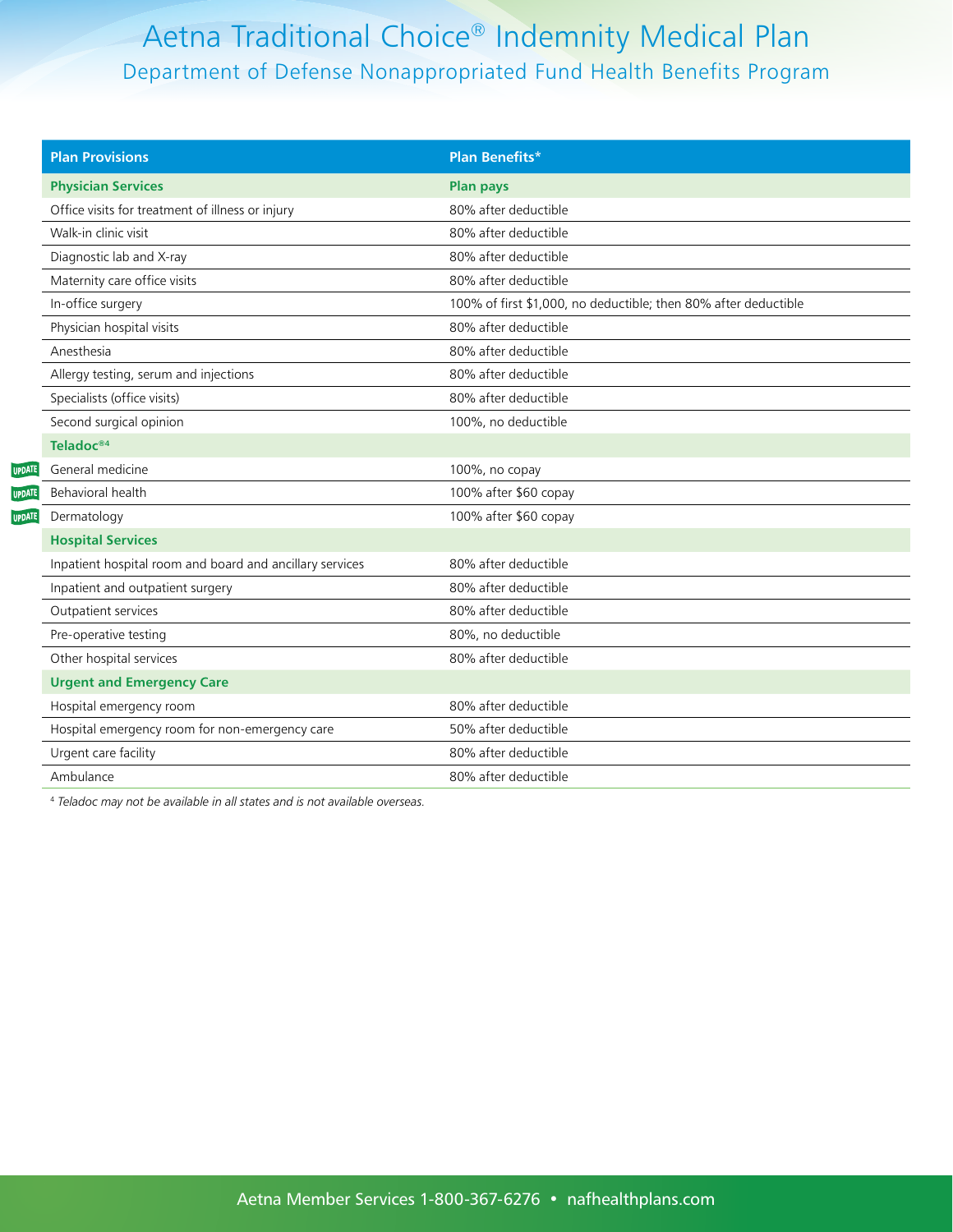| <b>Plan Provisions</b>                                                                               | <b>Plan Benefits*</b> |
|------------------------------------------------------------------------------------------------------|-----------------------|
| <b>Other Health Care</b>                                                                             | <b>Plan pays</b>      |
| Convalescent facility (up to 90 days per calendar year)                                              | 80% after deductible  |
| Home health care (up to 90 visits per calendar year)                                                 | 80% after deductible  |
| Private duty nursing (up to 70 eight-hour shifts per calendar year)                                  | 80% after deductible  |
| Hospice (inpatient and outpatient)                                                                   | 100%, no deductible   |
| Independent lab and X-ray facilities                                                                 | 80% after deductible  |
| Voluntary sterilization                                                                              | 80% after deductible  |
| Short-term rehabilitation (60-visit maximum per course of treatment)                                 | 80% after deductible  |
| Habilitative physical therapy                                                                        | 80% after deductible  |
| Habilitative occupational therapy                                                                    | 80% after deductible  |
| Habilitative speech therapy                                                                          | 80% after deductible  |
| Autism behavioral therapy<br>(combined with outpatient mental health visits)                         | 80% after deductible  |
| Autism applied behavior analysis<br>(covered same as any other outpatient mental health - all other) | 80% after deductible  |
| Autism physical therapy                                                                              | 80% after deductible  |
| Autism occupational therapy                                                                          | 80% after deductible  |
| Autism speech therapy                                                                                | 80% after deductible  |
| Durable medical equipment                                                                            | 80% after deductible  |
| Spinal disorder (chiropractic) (20 visits per calendar year)                                         | 80% after deductible  |
| Bariatric surgery                                                                                    | 80% after deductible  |
| <b>Mental Health Care</b>                                                                            |                       |
| Inpatient (no maximum number of days)                                                                | 80% after deductible  |
| Outpatient (no maximum number of visits)                                                             | 80% after deductible  |
| Outpatient - all other <sup>5</sup> (no maximum number of visits)                                    | 80% after deductible  |
| <b>Substance Abuse Treatment</b>                                                                     |                       |
| Inpatient (no maximum number of days)                                                                | 80% after deductible  |
| Outpatient (no maximum number of visits)                                                             | 80% after deductible  |

5  *Includes transcranial magnetic stimulation (TMS), psychological/neuropsychological testing (PTS), psychiatric & substance use disorder (SUD) home care services, psychiatric & SUD partial hospitalization (PHP), psychiatric & SUD intensive outpatient (IOP), outpatient detox (OPD) and applied behavior analysis (ABA).*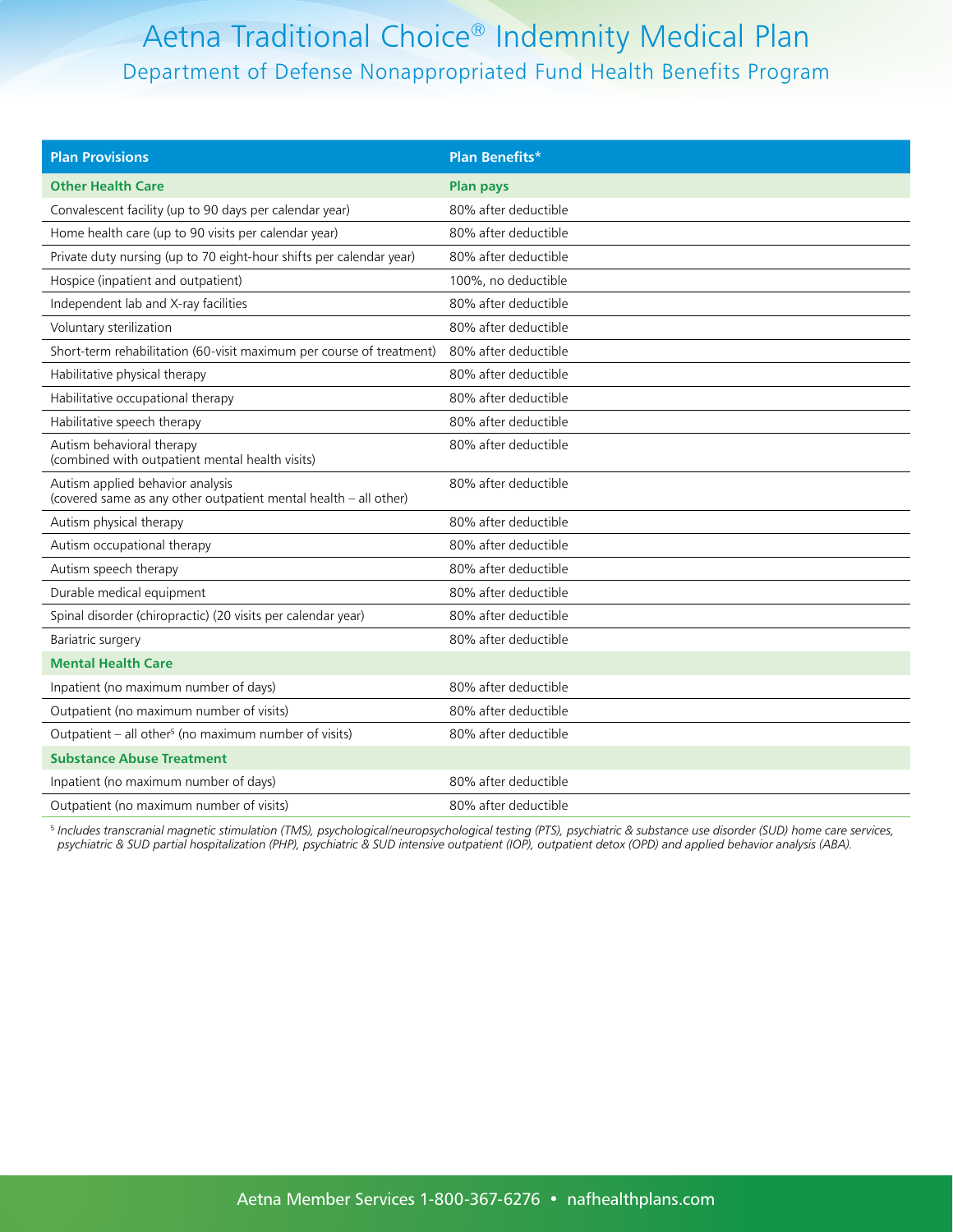| <b>Plan Provisions</b>                                                                                                                                                                                                                                                                                                              | <b>Plan Benefits*</b>                                                                    |                                   |
|-------------------------------------------------------------------------------------------------------------------------------------------------------------------------------------------------------------------------------------------------------------------------------------------------------------------------------------|------------------------------------------------------------------------------------------|-----------------------------------|
| <b>Prescription Drug Benefits</b> (Aetna Standard Plan Formulary)                                                                                                                                                                                                                                                                   | <b>Participating Pharmacy</b>                                                            | <b>Non-Participating Pharmacy</b> |
|                                                                                                                                                                                                                                                                                                                                     | You pay                                                                                  | You pay                           |
| Participating Retail Pharmacy Program (up to a 30-day supply) <sup>6</sup>                                                                                                                                                                                                                                                          |                                                                                          |                                   |
| • Tier One - Generic drugs                                                                                                                                                                                                                                                                                                          | $$10$ copay                                                                              | Not covered                       |
| • Tier Two - Preferred brand-name drugs                                                                                                                                                                                                                                                                                             | \$35 copay                                                                               | Not covered                       |
| • Tier Three – Non-preferred brand-name drugs <sup>7</sup>                                                                                                                                                                                                                                                                          | $35\%$ copay – The minimum<br>you pay per prescription is \$60;<br>the maximum is \$125. | Not covered                       |
| • Tier Four – Specialty drugs                                                                                                                                                                                                                                                                                                       | $40\%$ copay – The minimum<br>you pay per prescription is \$60;<br>the maximum is \$125. | Not covered                       |
| Maintenance Choice®: CVS Caremark® Mail Service Pharmacy<br>or CVS Pharmacy® (for a 31- to 90-day supply) <sup>6</sup>                                                                                                                                                                                                              |                                                                                          |                                   |
| • Tier One - Generic drugs                                                                                                                                                                                                                                                                                                          | $$20$ copay                                                                              | Not covered                       |
| • Tier Two - Preferred brand-name drugs                                                                                                                                                                                                                                                                                             | \$70 copay                                                                               | Not covered                       |
| • Tier Three - Non-preferred brand-name drugs <sup>7</sup>                                                                                                                                                                                                                                                                          | 35% copay - The minimum<br>you pay per prescription is \$120;<br>the maximum is \$250.   | Not covered                       |
| Prescriptions purchased overseas                                                                                                                                                                                                                                                                                                    |                                                                                          |                                   |
| • Generic drugs                                                                                                                                                                                                                                                                                                                     | Not applicable                                                                           | 100% after deductible             |
| • Brand-name drugs7                                                                                                                                                                                                                                                                                                                 | Not applicable                                                                           | 80% after deductible              |
| Smoking-cessation medications<br>Covers a 180-day supply of the following FDA-approved<br>medications with a valid prescription: Bupropion SR, nicotine<br>gum, nicotine inhaler, nicotine lozenge, nicotine nasal spray,<br>nicotine patch and varenicline. Includes 8 counseling sessions<br>per calendar year.                   | 0%, no copay                                                                             | Not covered                       |
| Anti-obesity medications <sup>8</sup>                                                                                                                                                                                                                                                                                               | 0% after applicable<br>Tier Two and Tier Three copays                                    | Not covered                       |
| <sup>6</sup> With Maintenance Choice, it is mandatory that you get a 90-day supply of certain maintenance medications, such as drugs that treat conditions like arthritis,<br>asthma, diabetes or high cholesterol, by using either CVS Caremark Mail Service Pharmacy or a CVS Pharmacy near you. After two 30-day fills, the plan |                                                                                          |                                   |

*will no longer cover 30-day fills. You will be responsible for paying the full cost of the drug, and it will not count toward your out-of-pocket maximum. View the Maintenance Choice drug list at [nafhealthplans.com > Health Benefits > Pharmacy Program.](https://www.nafhealthplans.com/Health Benefits/Pharmacy Programs)*

7  *With the Choose Generics program, your pharmacy will automatically fill your prescription with a generic drug, if one is available. If you choose the brand name*  instead, you will pay the difference in actual cost between the brand name and generic equivalent plus the Tier Three copay. If you choose a brand drug, the *amount that is the difference between the actual brand cost and actual generic cost does NOT go toward your plan's calendar-year out-of-pocket maximum.* 8  *Learn more at [aetna.com/products/rxnonmedicare/data/2014/MISC/antiobesity.html](http://www.aetna.com/products/rxnonmedicare/data/2014/MISC/antiobesity.html).*

\* *Coverage is subject to recognized charges.*